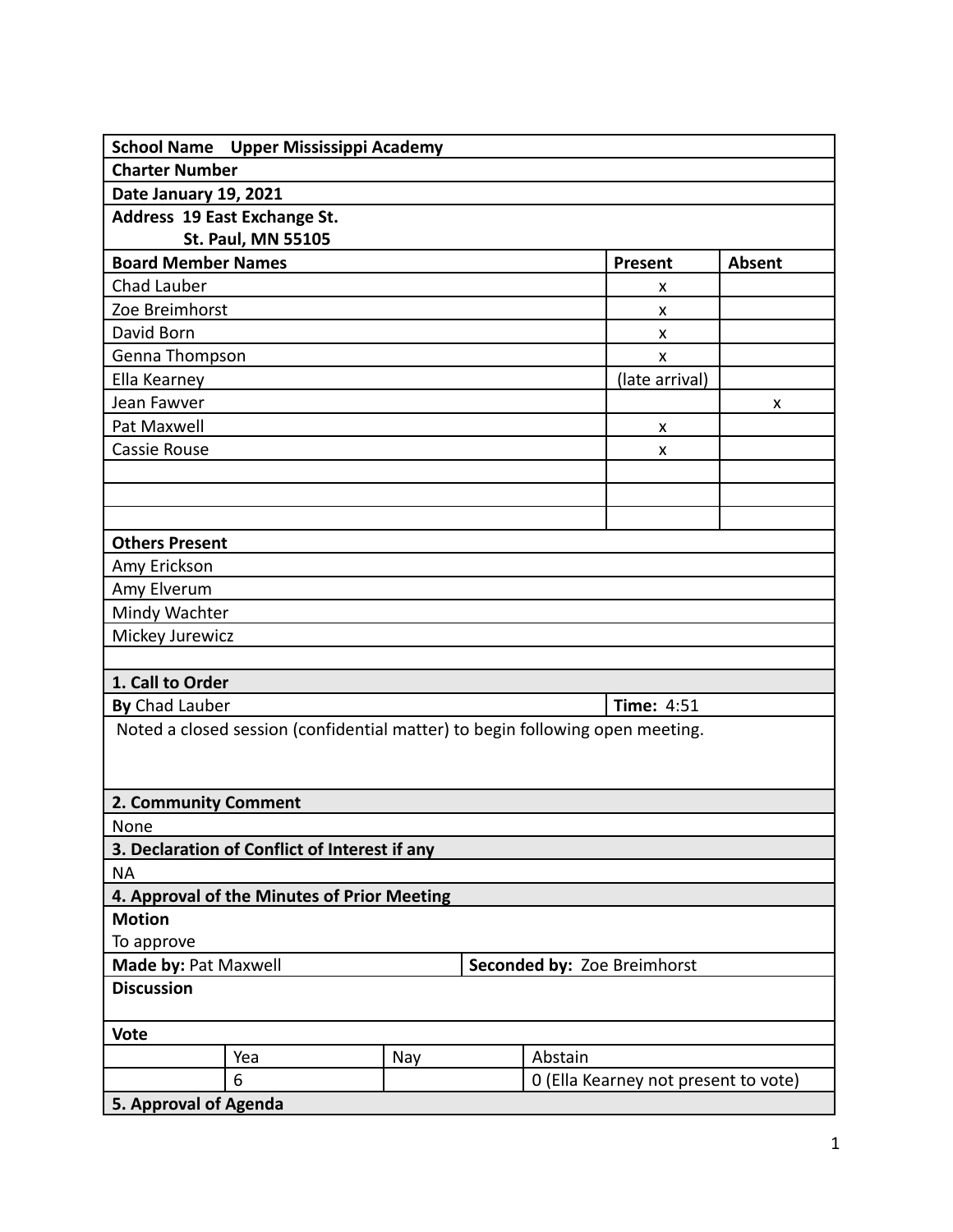| <b>Motion</b>         |                                                    |     |              |                                                                                              |  |  |
|-----------------------|----------------------------------------------------|-----|--------------|----------------------------------------------------------------------------------------------|--|--|
| To approve            |                                                    |     |              |                                                                                              |  |  |
| Made by: Pat Maxwell  |                                                    |     |              | Seconded by: Genna Thompson                                                                  |  |  |
| <b>Discussion</b>     |                                                    |     |              |                                                                                              |  |  |
|                       |                                                    |     |              |                                                                                              |  |  |
|                       |                                                    |     |              |                                                                                              |  |  |
| <b>Vote</b>           |                                                    |     |              |                                                                                              |  |  |
|                       |                                                    |     |              |                                                                                              |  |  |
|                       | Yea                                                | Nay |              | Abstain                                                                                      |  |  |
|                       | 6                                                  |     |              | 0 (Ella Kearney not present to vote)                                                         |  |  |
| 6. Treasurer's Report |                                                    |     |              |                                                                                              |  |  |
| <b>Motion</b>         |                                                    |     |              |                                                                                              |  |  |
| To Approve            |                                                    |     |              |                                                                                              |  |  |
| Made by: David Born   |                                                    |     |              | Seconded by: Zoe Breimhorst                                                                  |  |  |
|                       | Vote (Recorded if appropriation of funds involved) |     |              |                                                                                              |  |  |
|                       | Yea                                                | Nay |              | Abstain                                                                                      |  |  |
|                       |                                                    |     |              |                                                                                              |  |  |
|                       |                                                    |     |              |                                                                                              |  |  |
|                       |                                                    |     |              |                                                                                              |  |  |
|                       |                                                    |     |              |                                                                                              |  |  |
|                       |                                                    |     |              |                                                                                              |  |  |
|                       |                                                    |     |              |                                                                                              |  |  |
| <b>Discussion</b>     |                                                    |     |              |                                                                                              |  |  |
|                       |                                                    |     |              | Report by Wachter indicated UMA is in a good cash position; approaching half-way point in    |  |  |
|                       |                                                    |     |              | the year revenue and expenditures are largely on track. \$27 item is a restricted child care |  |  |
|                       |                                                    |     |              | allocation. Following question from Maxwell, Wachter will look into possible discount on     |  |  |
|                       | insurance premium for pre-payment.                 |     |              |                                                                                              |  |  |
|                       | 7. Policy Development, Review, and Revision        |     |              |                                                                                              |  |  |
| <b>Motion</b>         |                                                    |     |              |                                                                                              |  |  |
| <b>NA</b>             |                                                    |     |              |                                                                                              |  |  |
| Made by:              |                                                    |     | Seconded by: |                                                                                              |  |  |
| <b>Discussion</b>     |                                                    |     |              |                                                                                              |  |  |
|                       |                                                    |     |              |                                                                                              |  |  |
| <b>Vote</b>           |                                                    |     |              |                                                                                              |  |  |
|                       | Yea                                                | Nay |              | Abstain                                                                                      |  |  |
|                       |                                                    |     |              |                                                                                              |  |  |

## **8. Strategic Plan Update and Review of Progress Toward Contract Goals**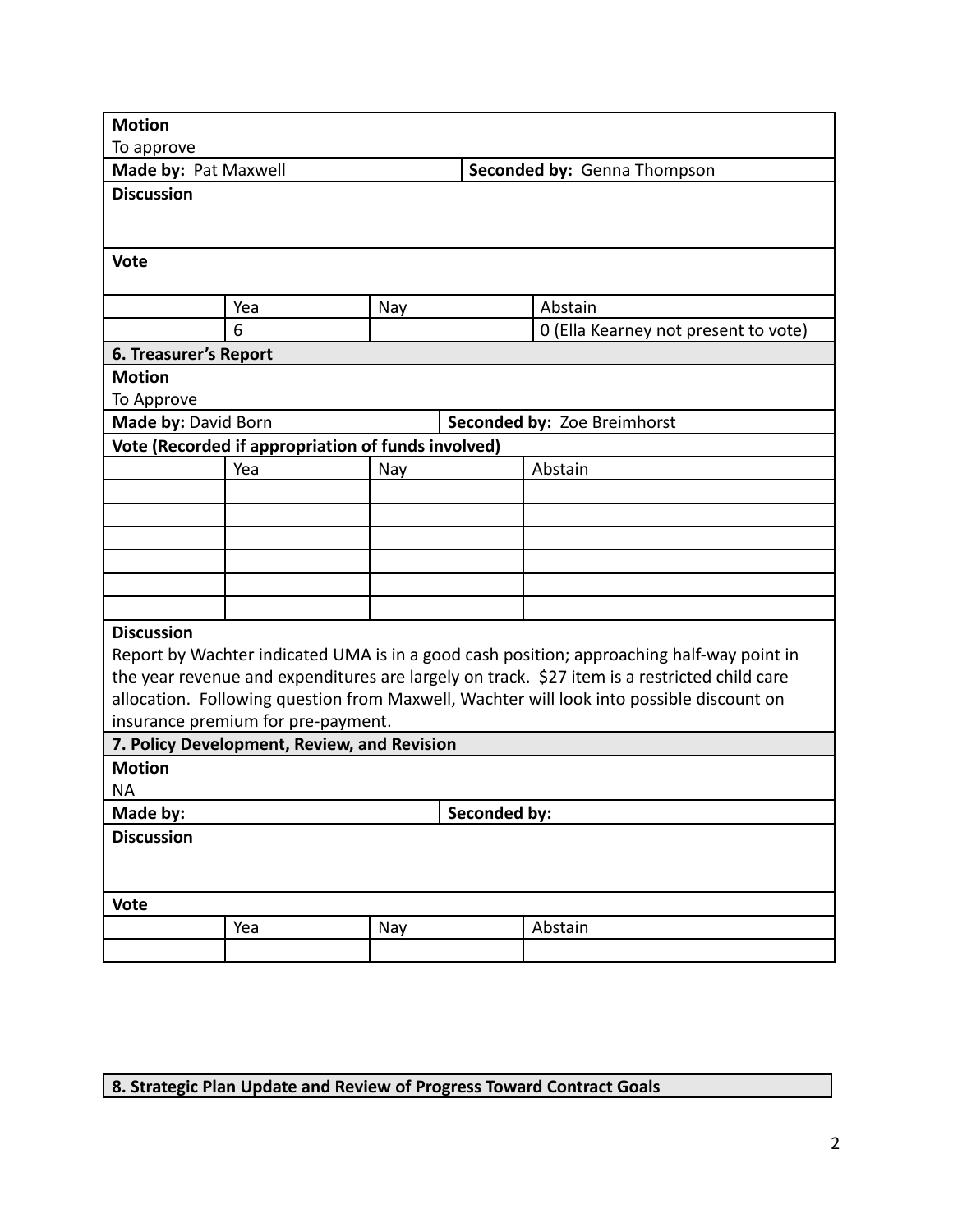| 9. Board Business (old and new) |  |
|---------------------------------|--|
|---------------------------------|--|

Discussion of Bylaws led by Chad Lauber. Bylaws need to be reviewed. Lauber, Elverum, and Breimhorst will review, make revisions as needed, and submit report in February.

## **10. Director's Report**

Enrollment appears to be in a good position relative to recent years, but Covid, building change, and other factors make it difficult to make a good comparison.

Fund-raising gala planning is underway.

IQS discussion

There have been discussions with the landlord regarding the least: building and IT security are being improved at no cost to UMA.

Covid vaccinations pilot program for the schools was discussed. UMA will receive four vaccines in initial stage. More expected in the future. Little notice and few details.

Staffing vacancies include a social worker, a special ed teacher, and a 0.2 language aide. The school is on schedule for all compliance reporting.

MDE informed schools that many future notifications (data requests, reporting, etc.) would arrive with little advance notice.

## **11. Director's Evaluation**

David Born reported on his meeting with Breimhorst and Erickson regarding the Director's evaluation. A draft document outlining proposed areas to be reviewed, data resources, and assessment rubric was submitted for Board members' to review. The Director's proposed development plan for 2020-21 was also distributed. Born asked members to contact him with questions or comments, pending final approval in February/

**12. Identify Items for Next Month's Agenda (view past year's minutes and board calendar)** Bylaws report

Director's evaluation plan

|  | 13. Adjournment |
|--|-----------------|
|--|-----------------|

**Motion**

**Made by:** Pat Maxwell **Seconded by:** Zoe Breimhorst

**Discussion**

 $\sqrt{V}$ 

| <b>VULC</b> |     |     |         |  |  |
|-------------|-----|-----|---------|--|--|
|             | Yea | Nay | Abstain |  |  |
|             |     |     |         |  |  |
|             |     |     |         |  |  |

| <b>Additional motions</b> |  |
|---------------------------|--|
|                           |  |

**Motion:** To move into closed session to discuss a confidential matter.